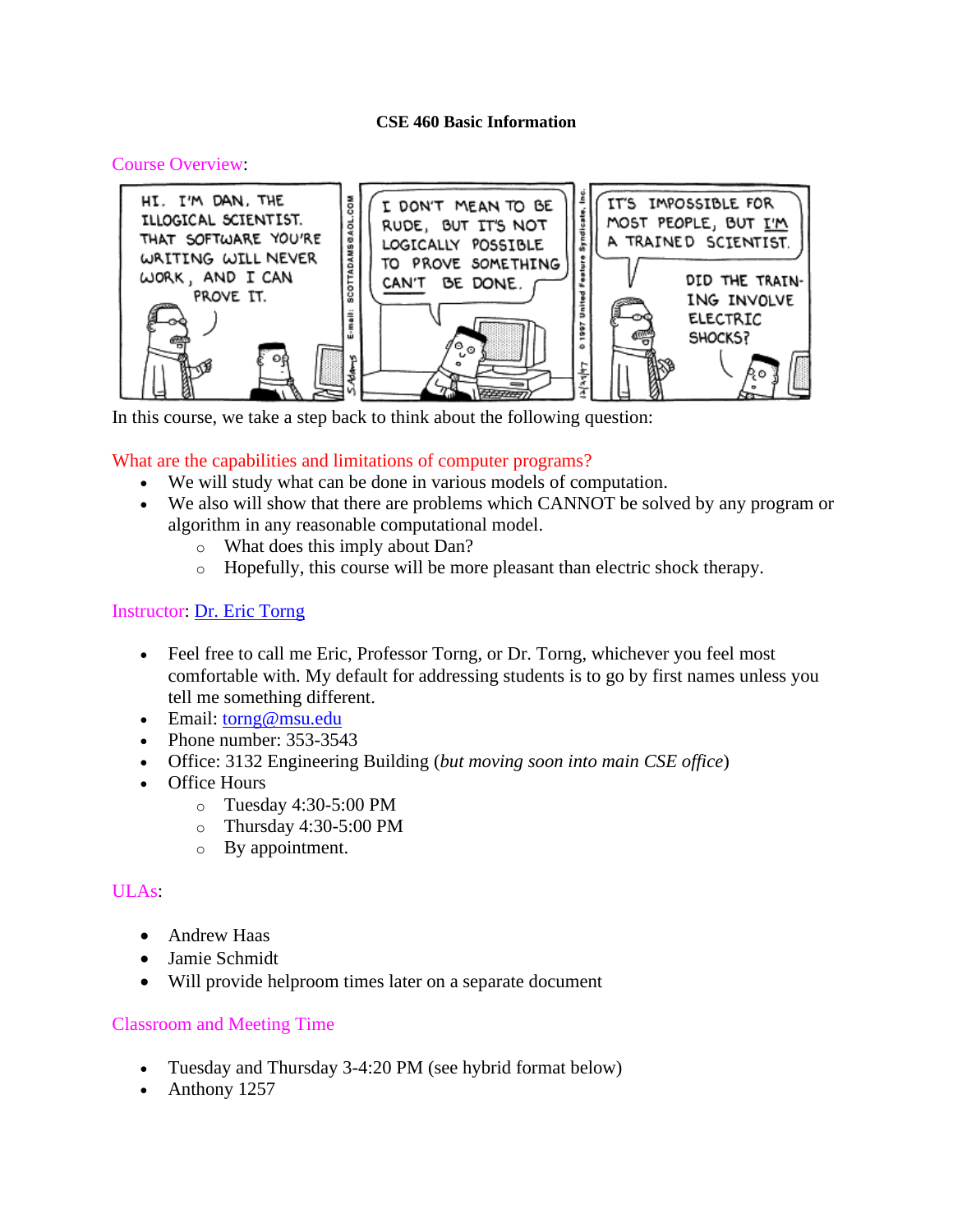# Hybrid Format:

- Due to Delta, I have decided to make this a hybrid course rather than an in-person course.
- I will divide you into two cohorts based on last name. I will meet with one cohort on Tuesday and the other cohort on Thursday.
- During cohort meetings, I will answer questions and administer weekly quizzes. Occasionally I will conduct a live, interactive lecture.
- We will alternate months for the cohorts to ensure fairness (unless everyone prefers to stay on the same meeting day) [September/November before Thanksgiving and October/after Thanksgiving].
- During exam weeks, Tuesdays will be review sessions and Thursdays will be exams for everyone.

# Attendance Policy

- I will not grade based on attendance, but quizzes are a critical component of grades.
- If you know you are going to miss a class and want to make sure you do not lose any points due to a missed quiz, you must contact me ahead of time except for an emergency.
- If you cannot come to class due to COVID restrictions or some other emergency, we will waive the individual quiz and compute your quiz average based on the quizzes you are able to attend in person. Such a missed quiz will not count as your dropped quiz.
- When you do come to class, I ask you to observe a few simple rules which are designed to create a better learning environment.
	- 1. Once class begins, I expect students to pay attention and not use their phones or devices to look at non-course materials or talk while others are talking.
	- 2. If you have a question, do not hesitate to ask. Others are likely to have the same question.

# Accommodations for Persons with Disabilities

Michigan State University is committed to providing equal opportunity for participation in all programs, services and activities. Requests for accommodations by persons with disabilities may be made by contacting the Resource Center for Persons with Disabilities at 517-884-RCPD or on the web at rcpd.msu.edu. Once your eligibility for an accommodation has been determined, you will be issued a verified individual services accommodation ("VISA") form. Please present this form to me at the start of the term and/or two weeks prior to the accommodation date (test, project, etc). Requests received after this date will be honored whenever possible.

# Key Websites

- MSU Google Classroom: Used for homework assignments
- Piazza: Used for almost everything else including the first place to ask questions.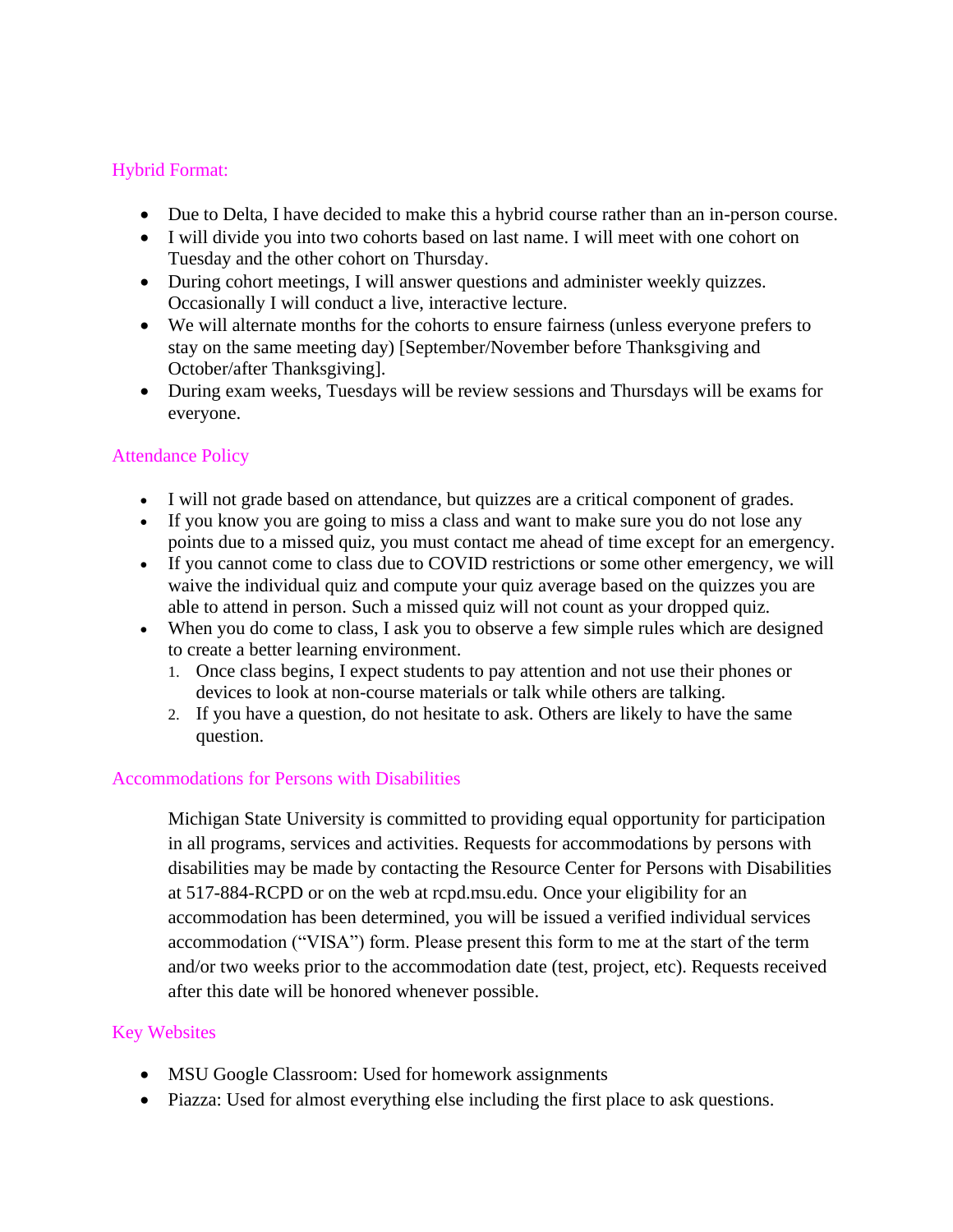# **Textbook**

- o *Introduction to Languages and the Theory of Computation*
	- by John Martin
	- **•** McGraw Hill
	- Fourth Edition, 2011
- o Index to Notation: page 427
- o I am listing this textbook as required. However, I will not strictly enforce this requirement other than assigning homework questions from this textbook.

# Videos and PowerPoint presentations

- Videos will be posted in the Kaltura Media Space in the CSE 460 channel. You will be subscribed to this channel.
- I will also post links to the videos in Piazza when videos are added.
- All power point presentations will be available from Piazza.

# **Worksheets**

- There will be worksheet assignments associated with most videos/modules.
- Some questions are associated with specific slides (marked with  $*$  at top).
- It is recommended that you have the worksheet open while you watch the videos and answer the questions associated with slides, pausing the video as you do so.
- You are encouraged to work collaboratively on these; just make sure you understand any answers you submit.

# Homework

- There will be one homework assignment most weeks.
	- o Homework will be due Tuesdays at noon.
- Some of these may be group assignments, others will be individual assignments.
- The intent of the group homework assignments is to encourage discussion of the material with other students outside of class.
- When the assignment is a group assignment, all group members will receive the same score for the homework assignment unless it is clear that certain members are not contributing at all.
- You will complete these assignments online using Google Classroom and Google Docs. These require logging in to your MSU google apps account. Feel free to create an Overleaf project for your assignments; if you do this, include the link to your Overleaf site on your Google Doc and share that Overleaf project with both ULAs and me.
- Please remember to submit your homework assignment when complete.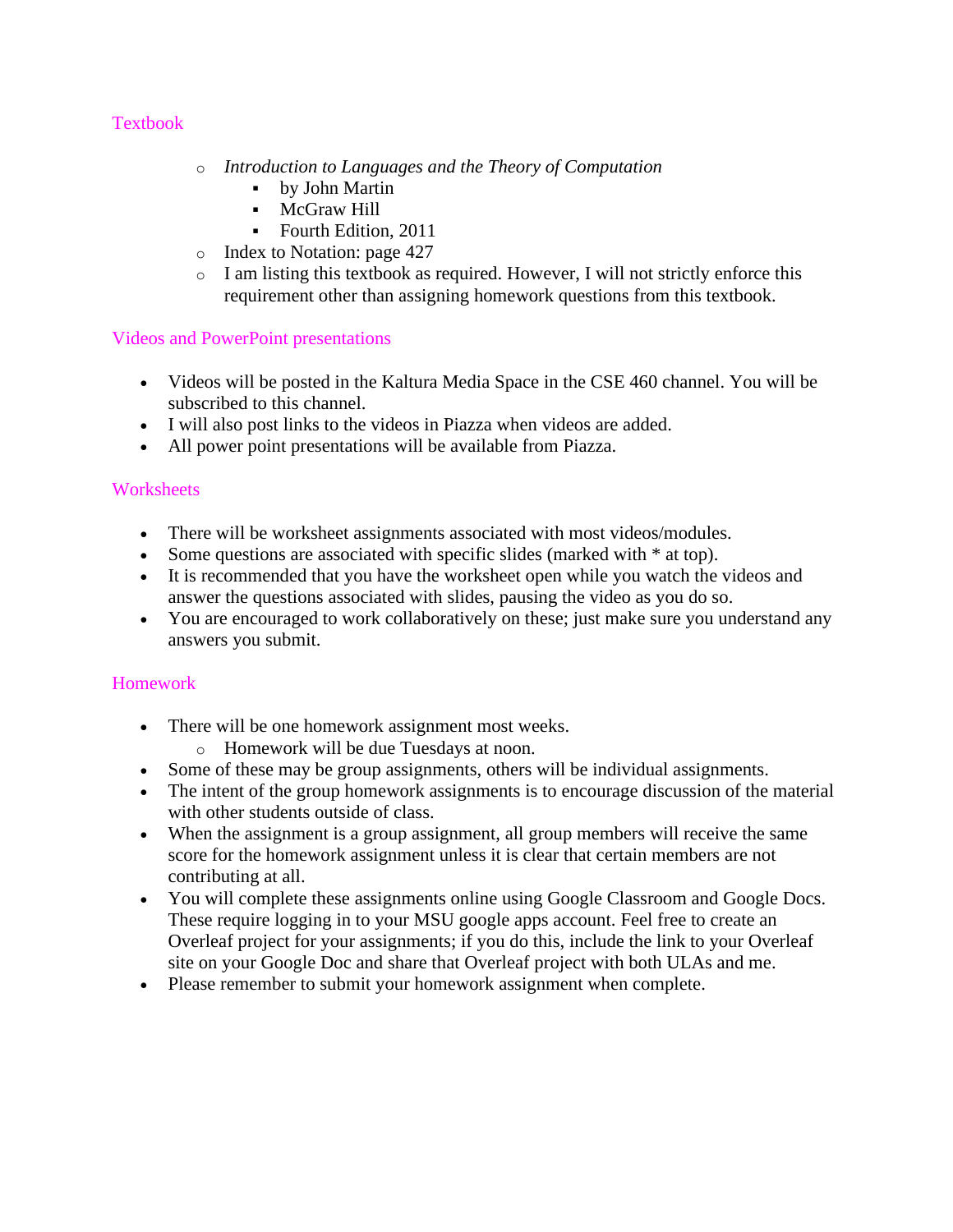## **Ouizzes**

- In-class quizzes will occur at the END of class (Tuesday or Thursday depending on your cohort) starting with the third week of the semester.
- They will test material covered in class through the previous Thursday.
- Practice quizzes and solutions based on quizzes used in previous years will be posted on the course website during the previous week.

## Exams

- Exam 1: Thursday, September 30, in class
- Exam 2: Thursday, October 28, in class
- Exam 3: Thursday, November 18, in class
- Final Exam: Wednesday, December 15, 10:00-noon
	- o These exams WILL contain harder questions than the weekly quizzes.
	- o Notes Policy: No notes or books are allowed during exams.
	- o Location: All exams will be in the regular classroom Anthony 1257 (unless I can get a bigger classroom)

#### Grading Scheme

- Homework: 15%, drop lowest score
- Quizzes: 15%, drop lowest score
- Worksheets: 5%, loosely graded, will receive full points if there is evidence of sincere effort to answer the questions.
- $\bullet$  3 exams: 45%
- Final exam: 20%
- Piazza participation: Up to 5% extra credit for being an active and helpful respondent on Piazza to questions posed by other students. In most cases, the instructional team will give students a chance to respond first before responding to questions. The goal is to spark discussions.
- Grading Scale (minimum percentage to guarantee a grade)
	- $O$  92%: 4.0
	- $\circ$  85%: 3.5
	- $\circ$  80%: 3.0
	- $O$  75%: 2.5
	- $O$  70%: 2.0
	- $\circ$  65%: 1.5
	- $\circ$  60%: 1.0

#### Feedback

- This class exists to help you learn some important concepts and skills.
- We will do our best to create the best possible learning environment.
- However, we are sure to do things that are not optimal for all students.
- If things are not going well, let us know. We can't promise we will change, but we do promise to listen and consider any suggestions.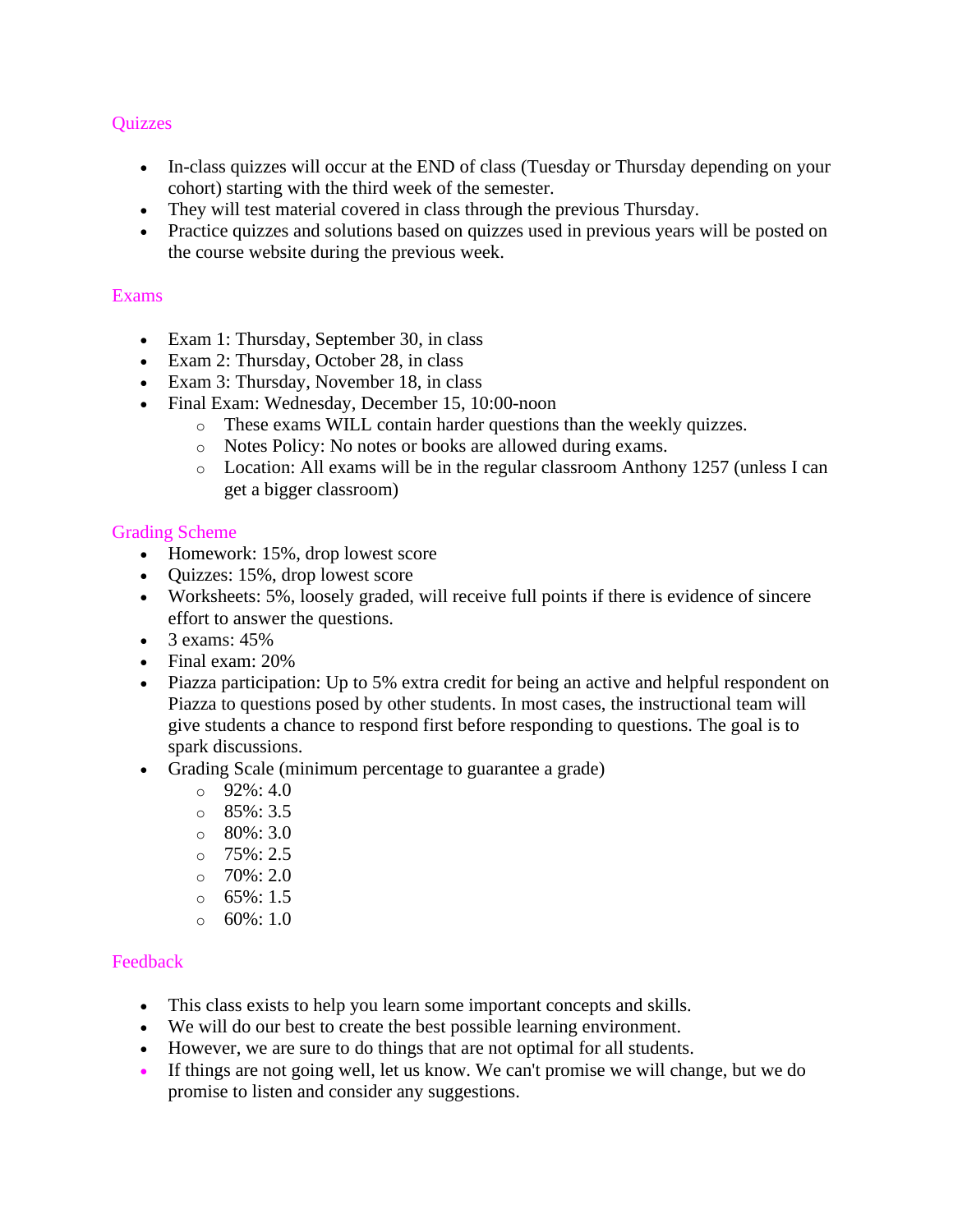#### Academic Dishonesty

- The Department of Computer Science and Engineering expects all students to adhere to MSU's policy on Integrity of Scholarship and Grades, which includes the statement, "... all academic work will be done by the student to whom it is assigned, without unauthorized aid of any kind" and the new Spartan Code of Honor Pledge: "**As a Spartan, I will strive to uphold values of the highest ethical standard. I will practice honesty in my work, foster honesty in my peers, and take pride in knowing that honor in ownership is worth more than grades. I will carry these values beyond my time as a student at Michigan State University, continuing the endeavor to build personal integrity in all that I do**."
- Students who violate this policy will face sanctions. Specifically, submission of student work based on those found anywhere on the Internet including Chegg, Brainly, Quizlet, and other similar sites will in an Academic Dishonesty Report (ADR) and an automatic failing grade of zero (0.0) for the course. The ADR for students personally posting questions from assignments or exams to these sites will request additional sanctions.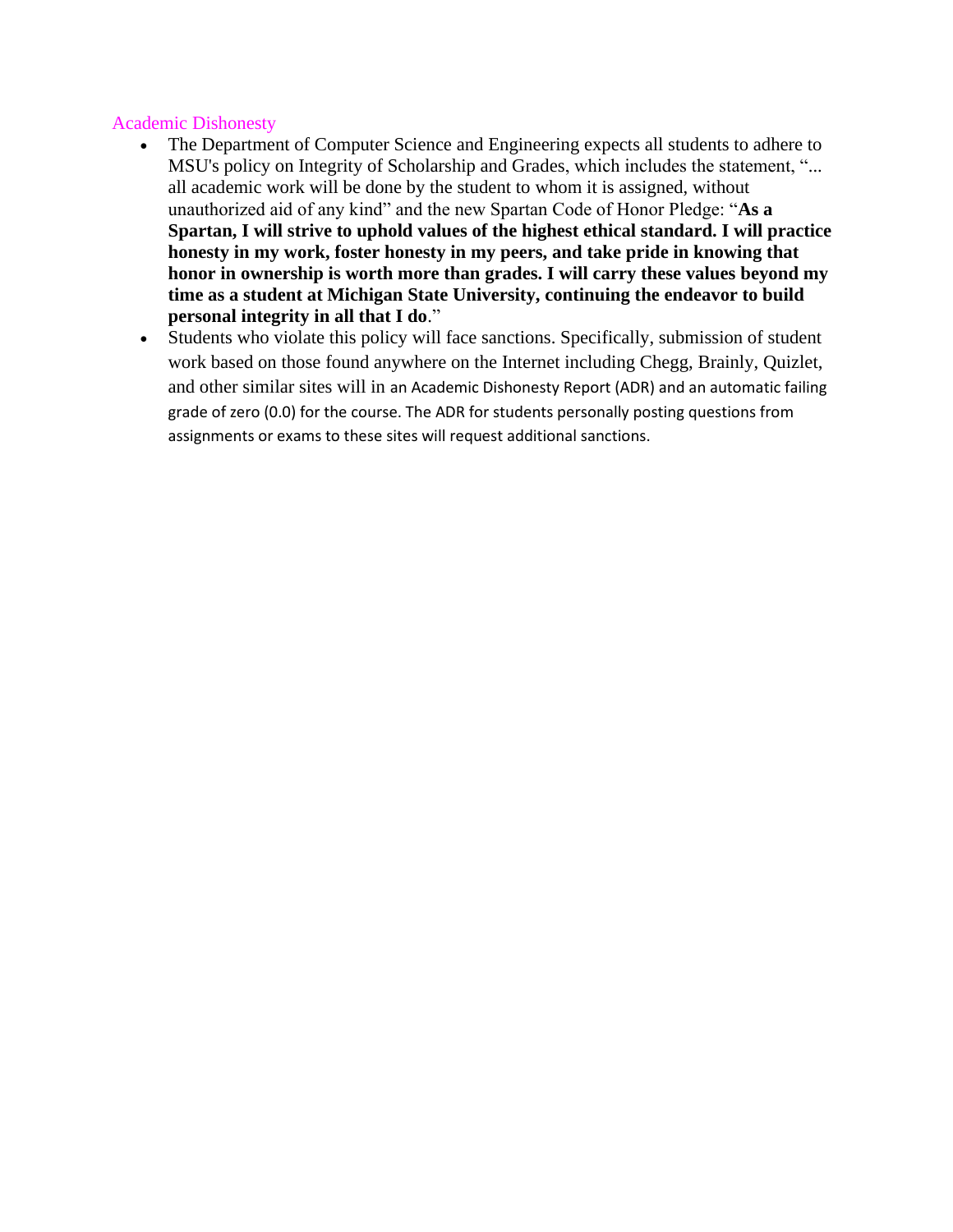# **CSE 460: Computability and Languages Course Schedule**

| Week              | <b>Topic</b>                                       | <b>Required Reading</b> | <b>Assignments</b>     |
|-------------------|----------------------------------------------------|-------------------------|------------------------|
| $1:9/2*$          | Course Overview                                    | Modules 1, 2a-2c        |                        |
|                   | Problems, Programs, Models of Computation          | Chapter 1, 7.6, 8.1     |                        |
|                   | Church's Thesis, Strings and Languages, Proofs     |                         |                        |
| $2: 9/7 - 9/9$    | <b>Decision Problems</b>                           | Modules 2d, 3           |                        |
|                   | Solvable, Unsolvable and Half-Solvable Problems    | Section 8.5             |                        |
|                   | Proving problems are unsolvable                    |                         |                        |
|                   | Countable and uncountable infinities               |                         |                        |
|                   | Diagonalization                                    |                         |                        |
| $3: 9/14 - 9/16$  | Program behavior problems, Halting Problem         | Modules 4-6             | Homework 1 due         |
|                   | <b>Universal Turing Machines</b>                   | 7.8, 9.1                | Quiz 1                 |
|                   | Half-solving the Halting Problem                   |                         |                        |
|                   | Automata Theory Preview/Complexity Theory Overview |                         |                        |
| $4: 9/21 - 9/23$  | Regular expressions and regular languages          | Modules 7-10a           | Homework 2 due         |
|                   | FSAs and LFSA, Closure Properties (cross product)  | Section 2.1, 2.2, 3.1   | Quiz 2                 |
|                   | <b>NFAs</b>                                        |                         |                        |
| $5: 9/28 - 9/30*$ | $NFA \lambda s$                                    | Modules 10b-13          | Exam 1 (Solvability)   |
|                   | More closure properties                            | $2.2, 3.2 - 3.4$        |                        |
|                   | Kleene's Theorem: LFSA = regular languages         |                         |                        |
| $6: 10/5 - 10/7$  | Distinguishability and Equivalence Classes         | Modules 15-17           | Homework 3 due         |
|                   | Myhill-Nerode Theorem                              | 2.3, p67, 2.5           | Quiz 3                 |
|                   | Decision Problems about Regular Languages          |                         |                        |
| 7: 10/12-10/14    | Proving languages are not regular                  | Module 18ab             | Homework 4 due         |
|                   | Pumping Lemma for regular languages                | 2.4                     | Quiz 4                 |
| 8: 10/19-10/21    | CFGs and CFLs                                      | Chapter 4               | Homework 5 due         |
|                   | Derivations and Derivation Trees                   |                         | Quiz 5                 |
|                   | Ambiguous CFGs                                     |                         |                        |
|                   | Programming with CFSs                              |                         |                        |
|                   | Normal Forms                                       |                         |                        |
| $9:10/28*$        | Mini-break, exam 2                                 |                         | Exam 2 (Regular Langs) |